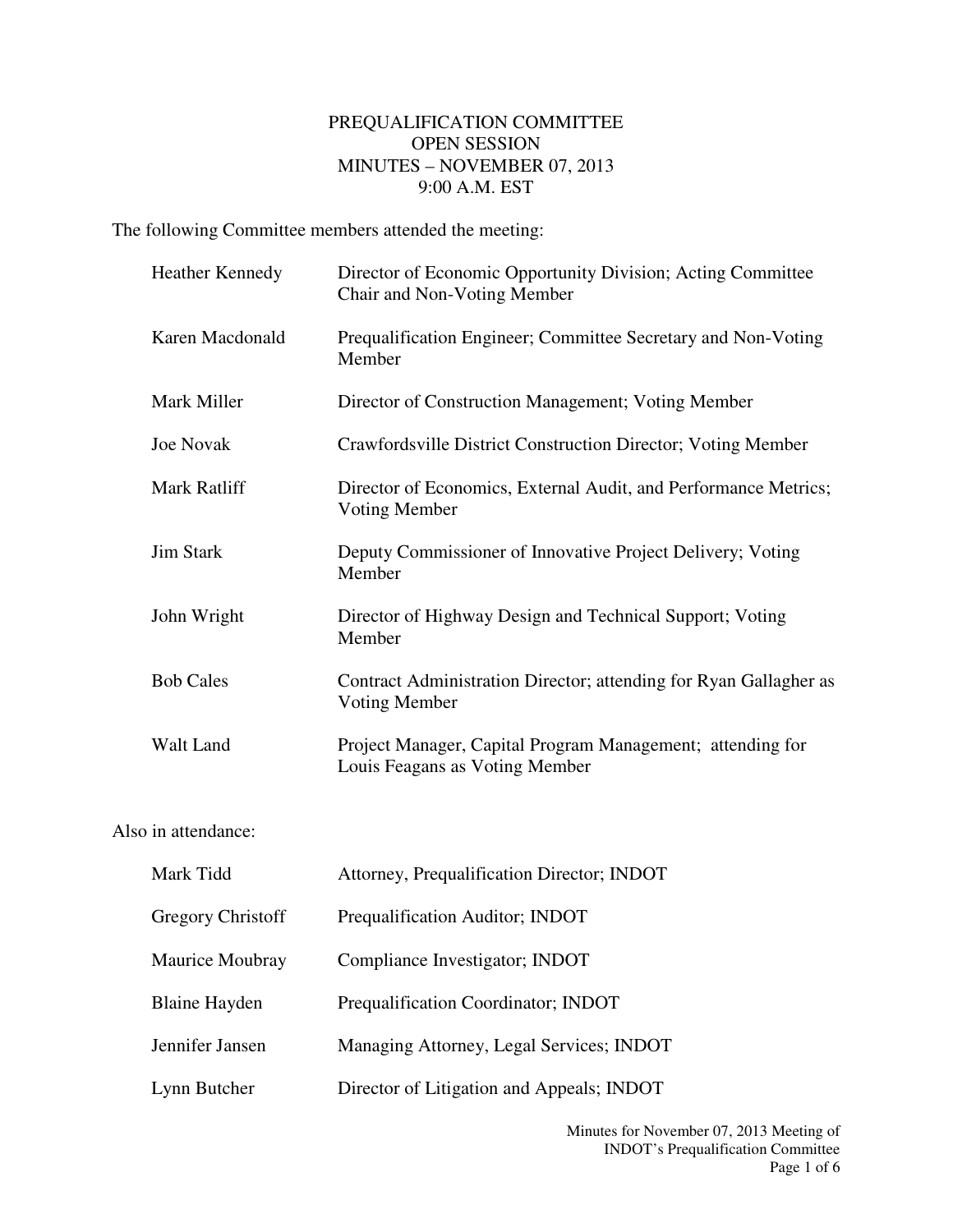| Ike DeBurger       | Seymour District Area Engineer; INDOT                                        |
|--------------------|------------------------------------------------------------------------------|
| Jason Bunselmeier  | Seymour District Area Engineer; INDOT                                        |
| Joe Jones          | Acting Seymour District Construction Director; INDOT                         |
| Nathan Saxe        | Ecology and Permits Manager, Environmental Services; INDOT                   |
| Michele Conyer     | Storm Water Specialist, Environmental Services; INDOT                        |
| Latosha Higgins    | Title VI/ADA Program Manager, Economic Opportunity Division;<br><b>INDOT</b> |
| David Alyea        | Contract Compliance Manager, Economic Opportunity Division;<br><b>INDOT</b>  |
| Kristin Brier      | Innovation Performance Analyst; INDOT                                        |
| Harold Force       | President, Force Construction Company, Inc.                                  |
| <b>Tom Pastore</b> | Attorney, Force Construction Company, Inc.                                   |
| Tim Nierman        | Force Construction Company, Inc.                                             |
| Jim Albertson      | Force Construction Company, Inc.                                             |
| Tom Rayburn        | Force Construction Company, Inc.                                             |
| Earl Settles       | Force Construction Company, Inc.                                             |
| Pat Kirchner       | Force Construction Company, Inc.                                             |
| Amy Roberts        | Force Construction Company, Inc.                                             |
| Mike Shanks        | Force Construction Company, Inc.                                             |
| Grace Jutte        | Jutte Excavating, Inc.                                                       |
| Eryn Fletcher      | Federal Highway Administration (FHWA)                                        |
| Charles Kahl       | Indiana Construction Association (ICA)                                       |
| Paul Berebitsky    | Indiana Construction Association (ICA)                                       |

\*\*\*\*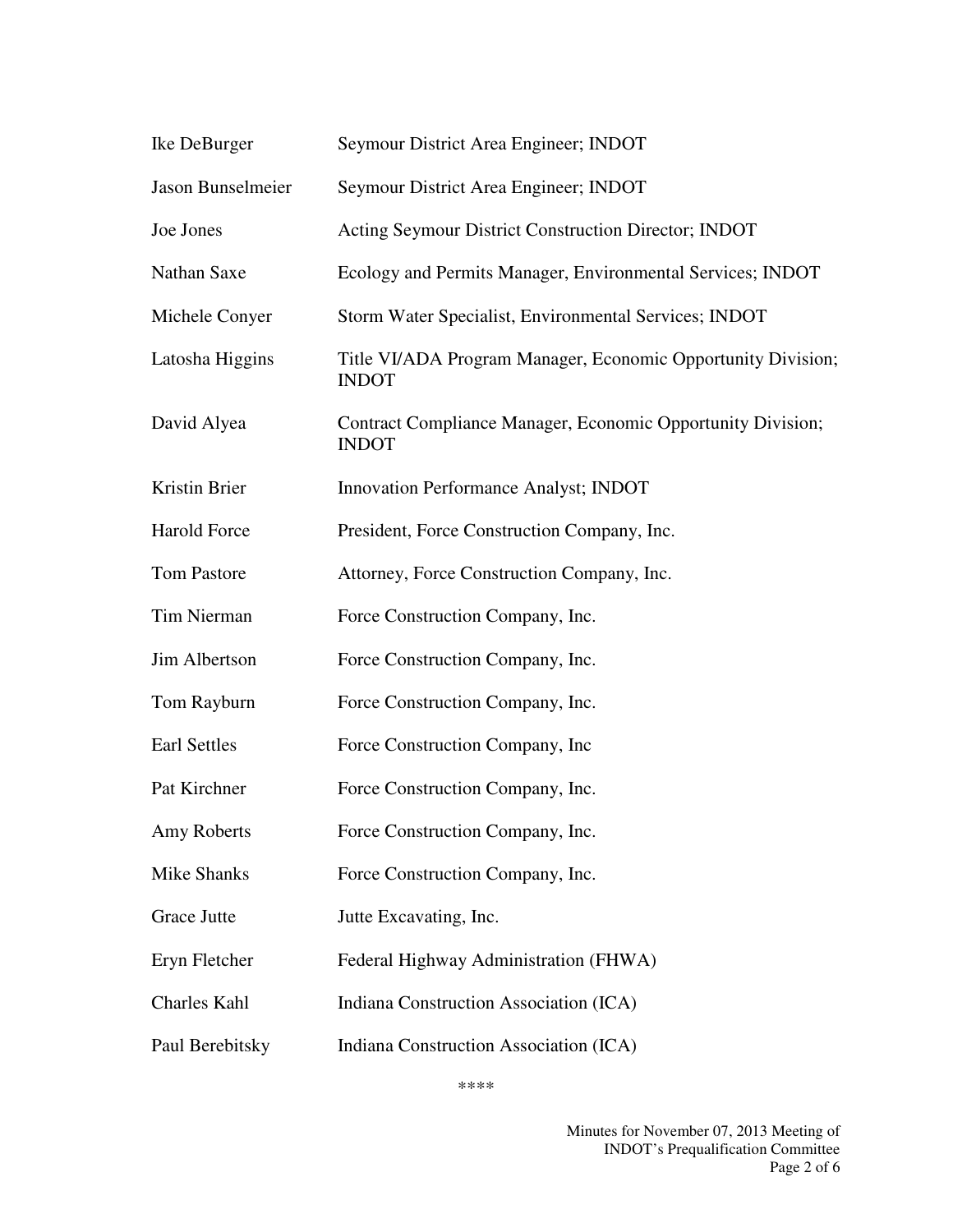## PREQUALIFICATION COMMITTEE MEETING OPEN SESSION NOVEMBER 07, 2013

Ms. Heather Kennedy, Director of Economic Opportunity Division and Acting Committee Chair, called the meeting to order at 9:02 am EST. All Committee members were present with the exception of Mr. Feagans and Mr. Gallagher. Mr. Walt Land attended as the designee of Mr. Feagans. Mr. Bob Cales attended as the designee of Mr. Gallagher.

The Committee reviewed the following agenda items:

1. Adoption of October 3, 2013 meeting minutes

Ms. Kennedy called for consideration of the October 3, 2013 meeting.

Mr. Miller moved to adopt the meeting minutes from the October 3, 2013 meeting. Mr. Novak seconded the motion. All members voted in favor.

2. Jutte Excavating, Inc. – Appeal of six month suspension

Ms. Kennedy introduced the item regarding Jutte Excavating, Inc. (Jutte).

Ms. Latosha Higgins, Title VI/ADA Program Manager, Economic Opportunity Division, stated that the remaining paperwork due to INDOT has a deadline of November 19, 2013. When INDOT receives the remaining documents, Jutte will be in compliance.

Mr. David Alyea, Contract Compliance Manager, Economic Opportunity Division, stated Ms. Jutte has provided all documents and materials required by his section.

Mr. Miller moved to postpone a decision on Jutte's appeal until the next meeting after INDOT gets a report from EOD.

Mr. Stark seconded Mr. Miller's motion.

All Committee members voted in favor of the motion.

3. Force Construction Company, Inc. – Compliance with Erosion and Sediment Control requirements on Contracts R-27969 and IR-34452

Ms. Jennifer Jansen, INDOT's Managing Attorney, stated that this is a follow up meeting from July 11, 2013 regarding the issues with Force Construction Company, Inc. (Force), and provided a few examples of the types of problems that the Seymour District routinely observed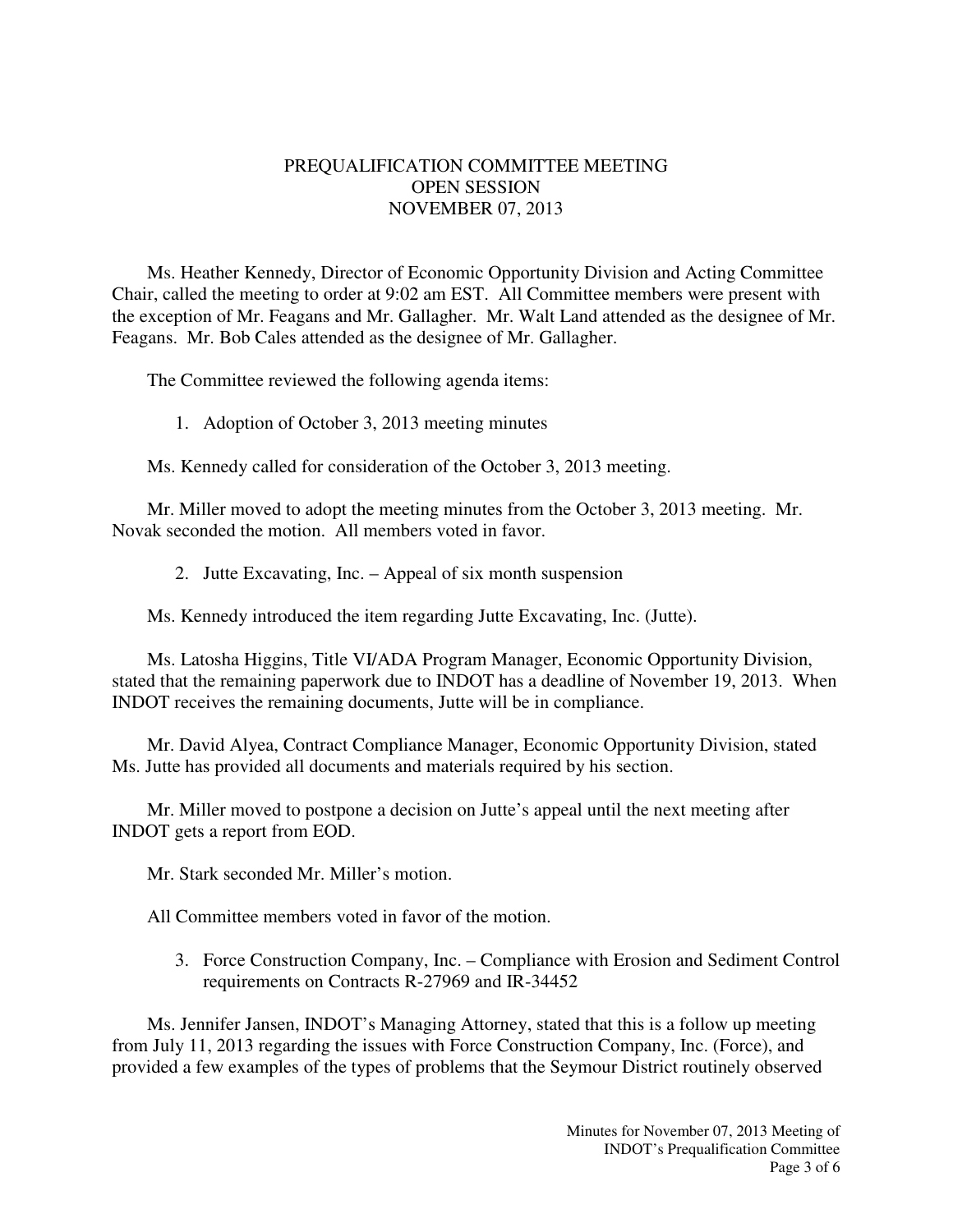on Contracts IR-34452 and R-27969. The issues on the contracts were erosion and sediment control (ESC) and safety issues.

Mr. Ike DeBurger, Seymour District Area Engineer, presented information about ESC, safety, and other issues on contract IR-34452:

- Force violated pending United States Army Corps of Engineers (USACE)/Indiana Department of Environmental Management (IDEM) permits jeopardizing the work on several US 50 bypass contracts. Delineation of the wetlands was the responsibility of Force. Failure to mark the wetlands resulted in three separate permit violations.
- Force cleared through another area marked "Do Not Disturb" on the plans but not delineated in the field. The area was not to be disturbed per the 401/404 permits. INDOT had instructed Force to mark this area several times. Environmental Services (ES) instructed Force to reseed the area with emergent wetlands mix and take better precautions to prevent intruding upon environmentally sensitive areas.
- Force intruded into another "Do Not Disturb" area that was delineated with tape. An excavator entered the "Do Not Disturb" area and turned around within the area.
- Force drained a 4.5 acre lake to use for disposal of excess dirt. Waste Area forms were not submitted to INDOT prior to draining the lake. This was a 404 permit violation and the USACE issued a Cease and Desist Order.
- Force pumped contaminated water into a sediment basin that drained into Mutton Creek. INDOT agreed to the necessity of a change order to contain the material. Containment tanks were ordered, but Force did not wait and dumped the contaminated water. The mitigation at this site is estimated to cost \$200,000 plus delays to the contract.
- Force Construction removed a tree next to Duke powerlines. An excavator knocked a limb into a 34,000 volt powerline and caused a power outage for all of Hayden, Indiana and half of Seymour, Indiana. This was obviously a very dangerous situation and luckily no one was injured.
- Force harvested a soybean field after they were explicitly instructed not to do so. Force cut approximately seven acres in Right-Of-Way (R/W) and about six acres outside of R/W. INDOT purchased the area north of the R/W, but this area was not inside our construction limits. Force did not have the right to be on this property or harvest crops from it. Mr. DeBurger was visited by a Jennings County Sheriff deputy explaining that the farmer submitted a police report and wanted to file charges for theft. The farmer rented this property and had not been compensated in any way.

Mr. DeBurger stated that violations of Rule 5 and environmental permits can have serious, negative consequences along with numerous costs. The ESC problems, disturbing of wetlands, and draining of the lake were serious violations of permits and state and federal laws.

Mr. Jason Bunselmeier, Seymour District Area Engineer, presented information about ESC and safety issues on contract R-27969: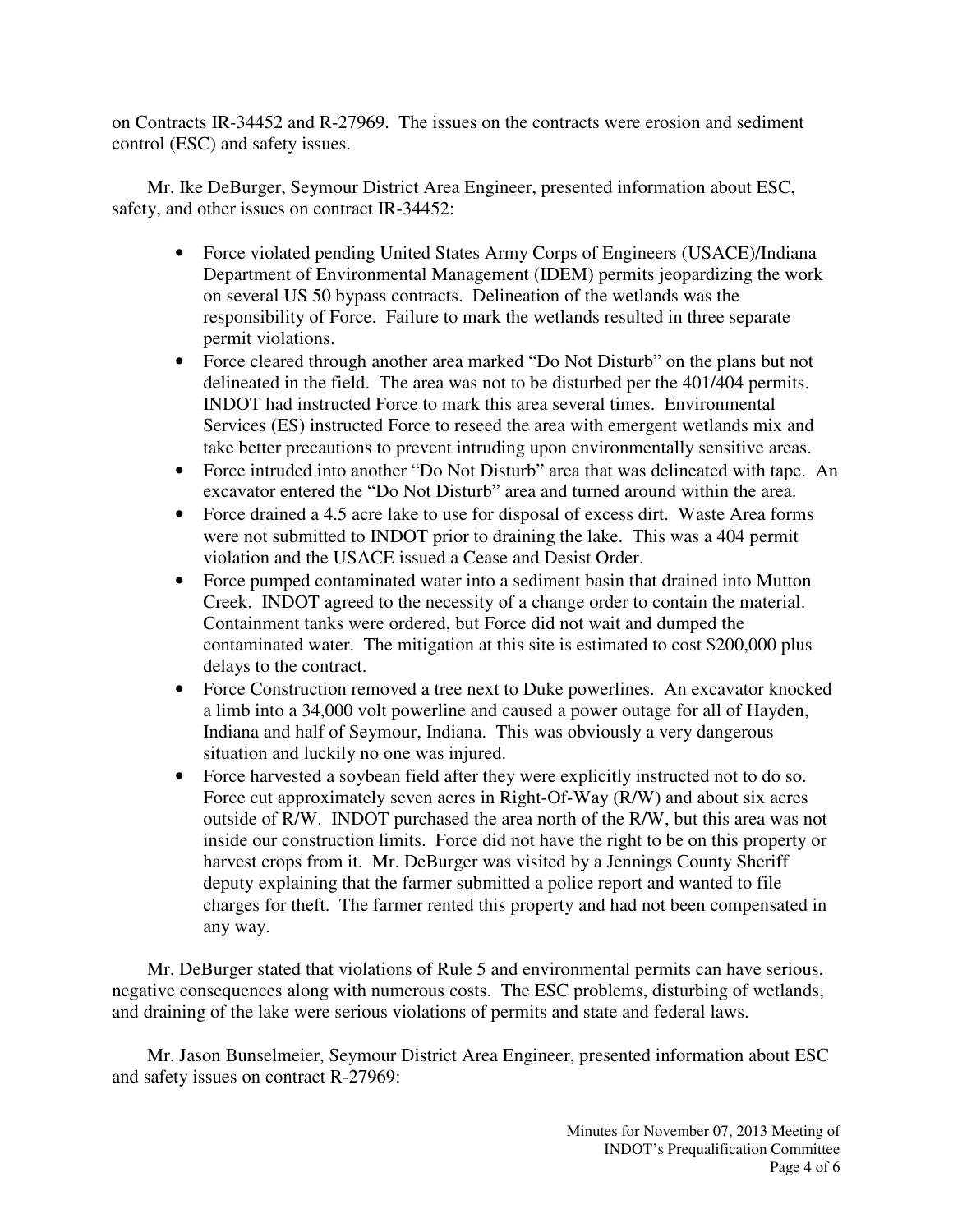- Pictures show water going around the stockpiled materials in the ditchline and other obstructions downstream. There were stockpiles of structure backfill and riprap, not riprap check dams. The water had no place to go other than across the roadway.
- The stockpiles were located in the ditchlines, and were not as shown on the plans. The plans show the stockpiles should have been outside the drilled pier shafts.
- There are highly erosive areas and large runoff areas at this site.
- Force continued to use concrete washouts after they were well over capacity. They should not exceed 50% capacity. Overlapping concrete washout was over capacity.
- Construction Memo 12-05 was passed out at a progress meeting, which incorporates Special Provision 108-C192. The Special Provision states "All appropriate erosion control items shall be in place prior to disturbing the project site." There was improper placement and maintenance of the ESC measures. Force placed over 100 tons of riprap after the memo was discussed, which was 5 months after the start of the project.
- Force did not place all ESC measures in their ESC plan and did not maintain all of the measures they did place.
- Because of the lack of ESC measures in place, the Heart House apartment complex was hit with sediment. Nine families were displaced.

Ms. Jansen stated the Committee asked the Seymour District to provide additional materials after the July 11, 2013 meeting. CR-2's and ESC reports were then provided for each project. Both projects had ESC issues, permit violations, and safety issues. Force disturbed wetlands and drained the lake, which prompted the Cease and Desist Order.

 The Seymour District recommended that Force be required to submit a Work Improvement Plan (WIP) and be suspended from bidding work for a total of twelve months as a prime contractor or a subcontractor. The Seymour District also recommended that Force's maximum prequalification bidding capacity be lowered to \$44,000,000 for twelve months after the suspension.

The following representatives from Force addressed the issues: Harold Force, Jim Albertson, Amy Roberts, Earl Settles, Mike Shanks, and Tom Pastore, Attorney for Force. They disputed INDOT's assertions and provided information in support of Force's position.

Mr. Force stated the following: Force has a high regard for INDOT. The CR-2 reports over the past five years are overwhelmingly positive. One negative CR-2 was in Dearborn County. The other negative CR-2 was in Switzerland County and was received four months after the end of the project. The rain event was not expected. ESC measures performed as expected after Hurricane Isaac went through. INDOT and IDEM have responded well. Safety is important. Force tries to address the issues and improve practices. Force looks forward to working with INDOT on future projects. Force strongly disagrees with the proposed sanctions.

Committee members noted that Force has historically performed well for INDOT. The Committee agreed with requiring a WIP and imposing a reduction to Force's maximum bidding capacity, but did not agree with the twelve month suspension requested by the Seymour District.